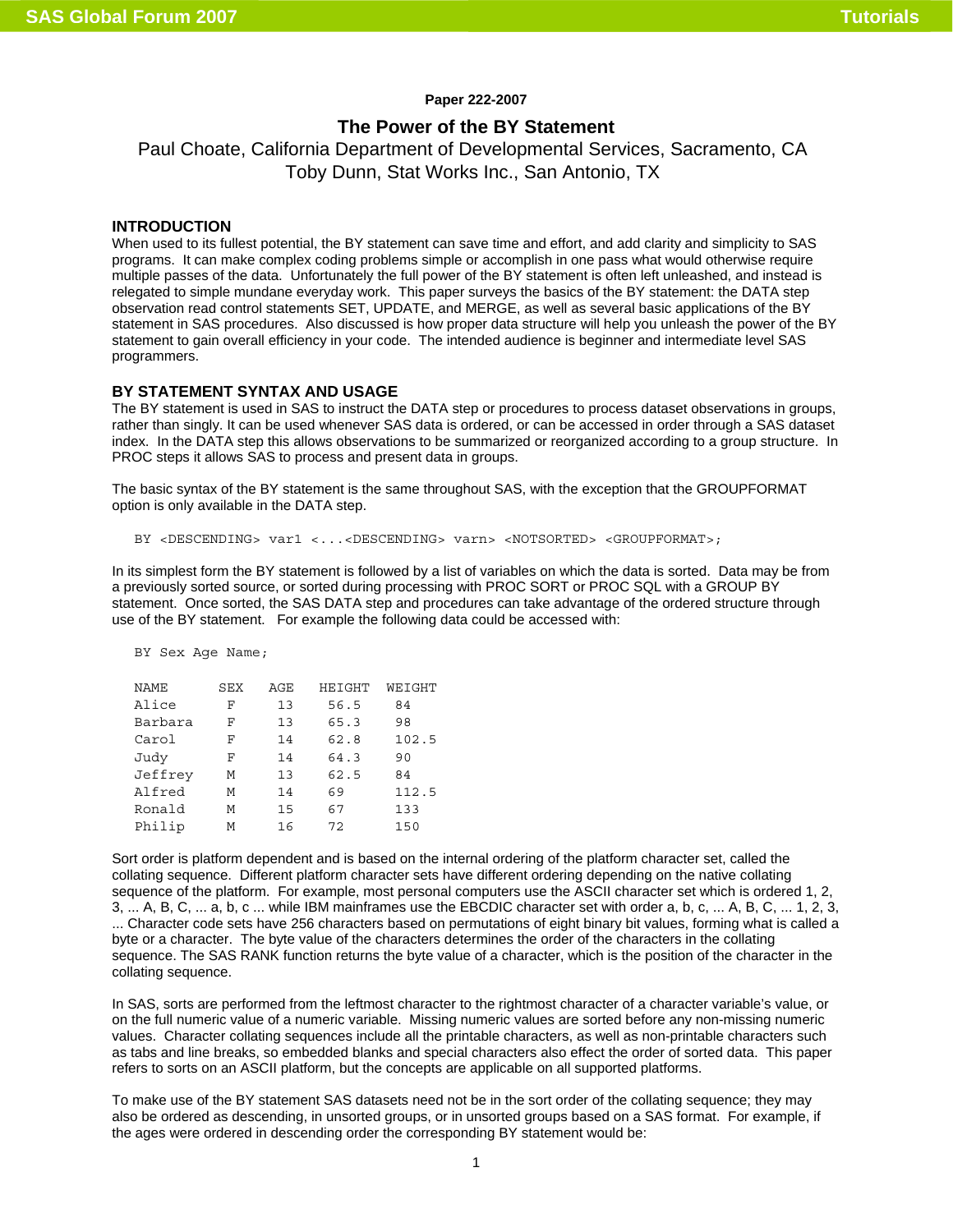## BY Sex DESCENDING Age Name;

| <b>NAME</b> | SEX | AGE | HEIGHT | WEIGHT |
|-------------|-----|-----|--------|--------|
| Janet       | F   | 15  | 62.5   | 112.5  |
| Carol       | F   | 14  | 62.8   | 102.5  |
| Alice       | F   | 13  | 56.5   | 84     |
| Barbara     | F   | 13  | 65.3   | 98     |
| Philip      | М   | 16  | 72     | 150    |
| Alfred      | M   | 14  | 69     | 112.5  |
| Henry       | м   | 14  | 63.5   | 102.5  |

If the data are grouped on key variables but not sorted, then NOTSORTED can be used. That is to say that the data need only be grouped and the groupings need not be in any kind of sorted order. In this case the age value 13 is not in the proper order, but since all ages are grouped the BY statement still works:

BY Age NOTSORTED;

| <b>NAME</b> | AGE | HEIGHT | WEIGHT |
|-------------|-----|--------|--------|
|             |     |        |        |
| Carol       | 14  | 62.8   | 102.5  |
| Judy        | 14  | 64.3   | 90     |
| Janet       | 15  | 62.5   | 112.5  |
| Ronald      | 15  | 67     | 133    |
| Mary        | 15  | 66.5   | 112    |
| Alice       | 13  | 56.5   | 84     |
| Jeffrey     | 13  | 62.5   | 84     |

If a format can be used and the result from applying that format to the data will result in the data being grouped as above, then the GROUPFORMAT option may be used. In this example the FORMAT statement groups the Name variable based on the first initial, and so although the names starting with A's and J's are out of order, the formatted values are not:

```
PROC FORMAT; 
  VALUE $Initials 'A'-<'B'='A' 
               'B'-<'C'='B' 
               'C'-<'D'='C' 
 ... 
RUN; 
DATA Class; 
  SET Class; 
  FORMAT Name $Initials.; 
  BY Name GROUPFORMAT; 
RUN; 
NAME AGE HEIGHT WEIGHT 
Alice 13 56.5 84 
Alfred 14 69 112.5 
Judy 14 64.3 90 
Janet 15 62.5 112.5 
Jeffrey 13 62.5 84 
William 15 66.5 112
```
Another example would be to format a date variable as a year value, where data are in order by year, but dates are mixed within the years. By using the NOTSORTED and GROUPFORMAT options, such grouped data may be processed without first sorting the dataset, potentially saving much time and cost in processing.

# **INTRODUCTION TO DATA STRUCTURE**

As discussed, the BY statement allows observations to be processed in groups. Reducing programming problems by using groups of observations can make the problems simpler by taking advantage of business rules. The BY statement identifies and uses group processing based on the structure of your data. For the SAS programmer, a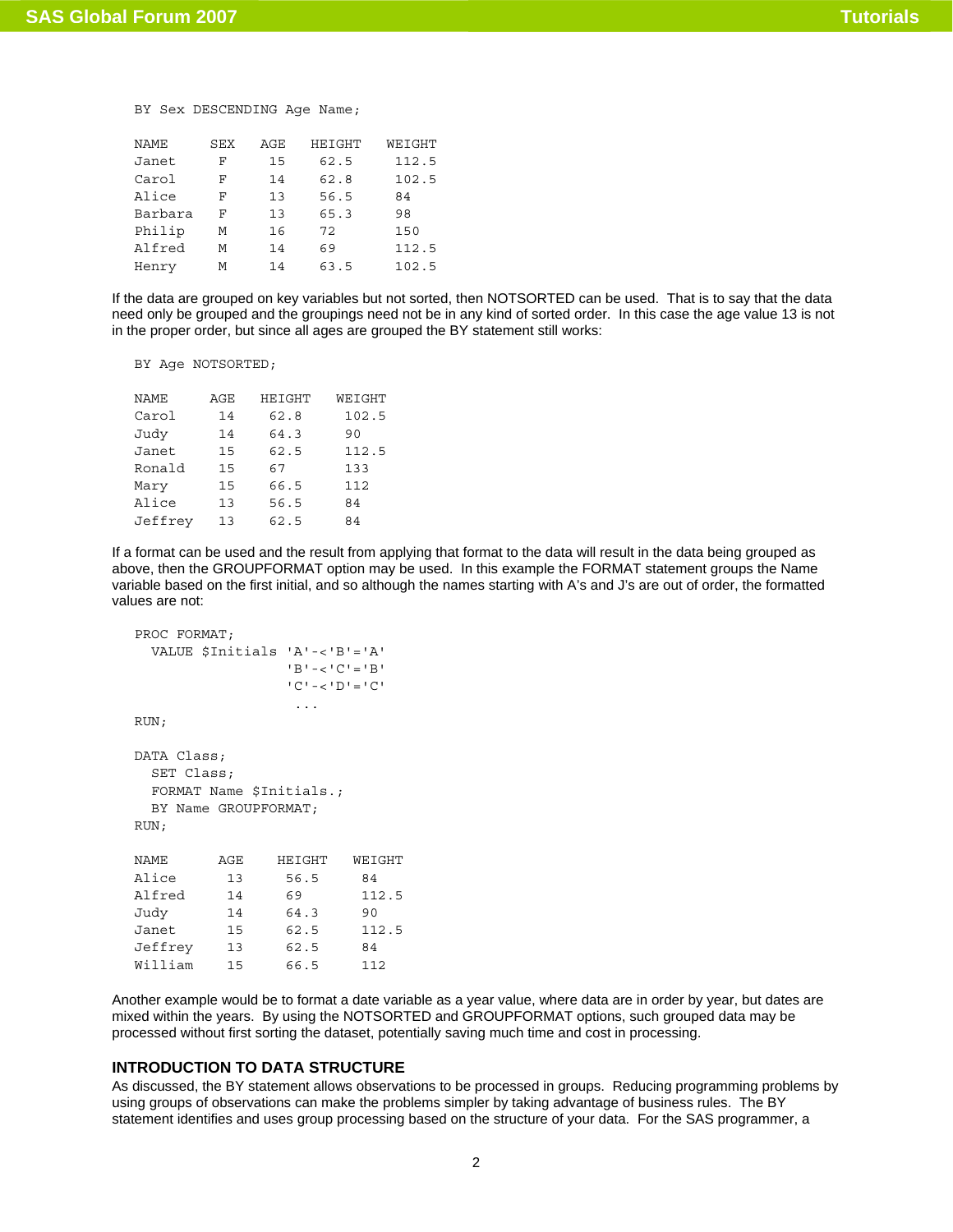good foundation in data structure is important, among other reasons by helping the programmer take full advantage of the power and efficiencies available with BY group processing.

To understand proper data structure, one needs to understand the dataset and its parts. This is a field of computer science known more broadly as *database theory*. A database is composed of associated *tables*, known as *datasets* in SAS parlance. Datasets are sets of records representing information collected from the real world for some business purpose. This collection of records and the structural relationships of the records are referred to as a *model*. The model describes the organization of the records, preferably in an efficient design. Efficient design of a database results from imposing organizational rules or logical constraints known as the *form* of the database. Although most databases do not have perfect form, datasets in more optimal forms will generally be more efficient in processing and storage.

In a dataset, variable values can be thought of as pieces of information which describe attributes of an observation or record. Within an observation, the variables may be divided into two classes: *primary key variables*, whose values may be combined uniquely to identify one observation or event, and *non-primary keys*, whose values cannot be combined to uniquely identify an observation. The primary and non-primary keys are all related to each other in some fashion known as *functional dependencies*. Primary keys must be unique or form unique combinations called c*omposite keys* in order to appropriately link datasets within a database.

The most fundamental rule in dataset design is that no two rows shall have the same unique values for all primary key variables. For example, the following dataset:

| VEHICLETYPE | MODEL | MAKE  | YEAR | <b>COLOR</b> |
|-------------|-------|-------|------|--------------|
| Truck       | 1500  | Chevy | 2008 | Blue         |
| Truck       | 1500  | Chevy | 2008 | Blue         |

should be reduced to:

| VEHICLETYPE | MODEL. | MAKE       | YEAR | COLOR COUNT |  |
|-------------|--------|------------|------|-------------|--|
| Truck       | 1500   | Chevy 2008 |      | Blue        |  |

Furthermore, only one variable should describe a single fact regarding the observation. A common dataset design error occurs when more than one variable describes the same piece of information. This often happens when information is stored in the variable name rather than the variable value. For example, in this observation the color of vehicles sold is inappropriately stored within variable names, rather than appropriately within a variable named Color.

| VEHICLETYPE | MODEL MAKE |                     | YEAR RED BLUE GOLD |  |  |
|-------------|------------|---------------------|--------------------|--|--|
| Truck       |            | 1500 Chevy 2008 1 2 |                    |  |  |

To correct this, the color and number of vehicles sold should each be given its own variable:

| VEHICLETYPE MODEL |      | MAKE       | YEAR | COLOR | NUMSOLD |
|-------------------|------|------------|------|-------|---------|
| Truck             | 1500 | Chevv      | 2008 | Red   | -1.     |
| Truck             | 1500 | Chevy 2008 |      | Blue  | -2      |
| Truck             | 1500 | Chevy 2008 |      | Gold  | - 2     |

One common example of this type of error is when date or time values are stored as variable names. Dates and times should be stored as values, and not as variable names. When stored as values, the data can then be sorted on date or time values and BY group processing applied on the reporting intervals of year, month, or day.

Also, each variable in the dataset should have atomic values, otherwise the data structure is said to have a relation within a relation. Having variables with atomic values ensures efficiency in the sense that information does not need to be additionally parsed from a value when it is read. For example the following dataset:

| VEHICLETYPE MODEL |      | MAKE       | YEAR | COLOR | NUMSOLD                 | PACKAGE                  |
|-------------------|------|------------|------|-------|-------------------------|--------------------------|
| Truck             | 1500 | Chevy 2008 |      | Red 1 |                         | Sports                   |
| Truck             | 1500 | Chevy 2008 |      | Blue  | $\overline{\mathbf{c}}$ | Sports, Standard         |
| Truck             | 1500 | Chevy 2008 |      | Gold  | $\overline{\mathbf{3}}$ | Sports, Sports, Standard |

should be restructured as:

| VEHICLET<br>ETYPE | MODEL | MAKE | 'ΔĿ<br>t Europ | COLOR | NUMSOLF<br>ாட | CKAGE<br>ו∆⊂ |
|-------------------|-------|------|----------------|-------|---------------|--------------|
|-------------------|-------|------|----------------|-------|---------------|--------------|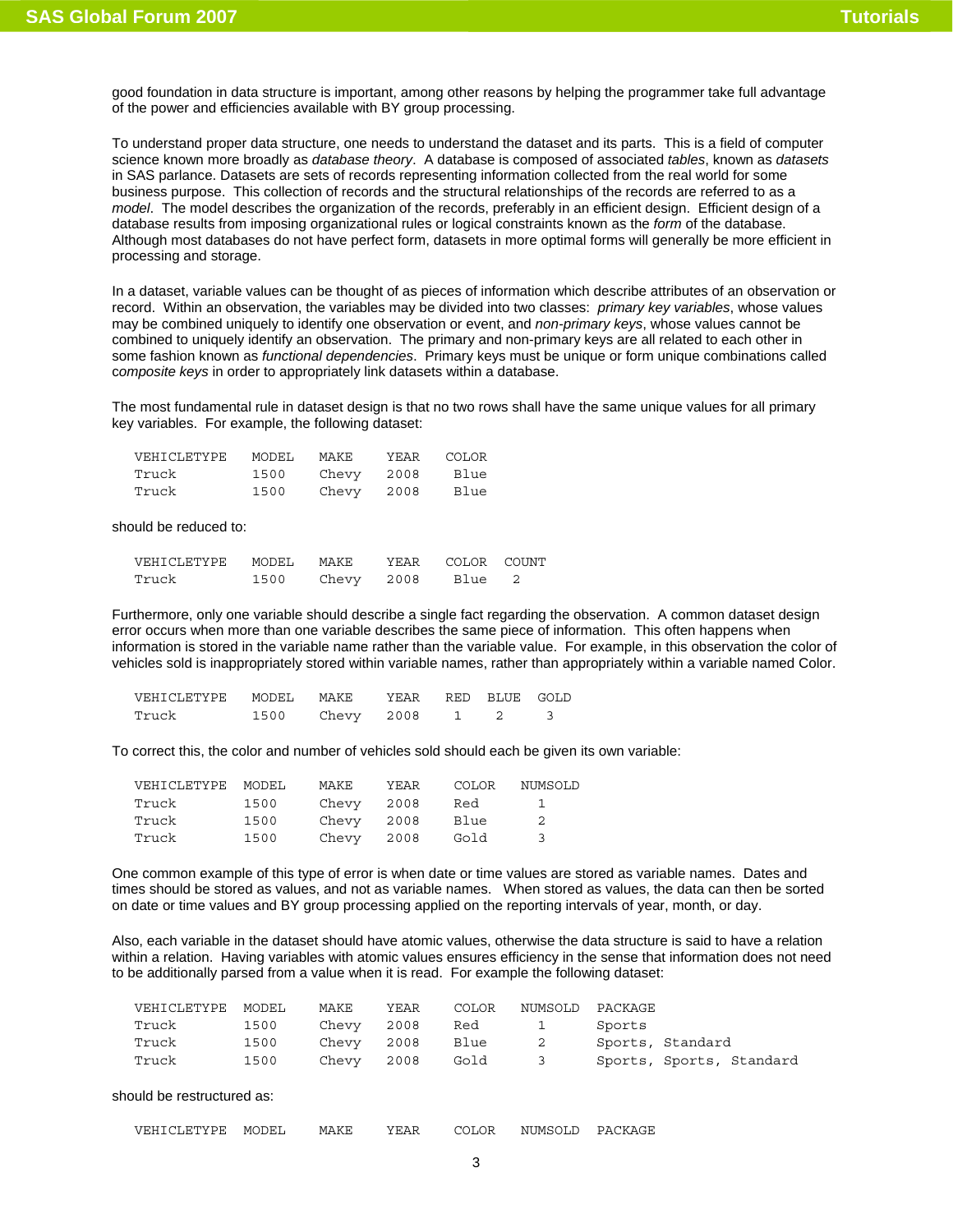| Truck | 1500 | Chevy | 2008 | Red  | Sports   |
|-------|------|-------|------|------|----------|
| Truck | 1500 | Chevy | 2008 | Blue | Sports   |
| Truck | 1500 | Chevy | 2008 | Blue | Standard |
| Truck | 1500 | Chevy | 2008 | Gold | Sports   |
| Truck | 1500 | Chevy | 2008 | Gold | Standard |

This final example demonstrates a dataset that is said to be in *first normal form with redundancies*. Higher normal forms of a dataset have to do with the uniqueness of relationships between non-key variables, and subsetting tables apart into linked tables that have the least amount of redundant information possible. While there are many higher levels of normal forms, data should be in at least first normal form to make proper use of BY group processing. References for further reading on database models and normal forms are provided in *Suggested Reading* below. Adhering to the first normal form creates a favorable data structure for BY group processing.

# **BY STATEMENT IN THE DATA STEP**

The BY statement controls the operation of a SET, MERGE, MODIFY, or UPDATE statement in the DATA step, and provides two automatic temporary variables for each BY variable: the *FIRST.variable* and the *LAST.variable*. For example, if the data are sorted on Age, then when SAS processes the BY statement it creates the two automatic temporary variables: FIRST.Age and LAST.Age. SAS reads ahead by one observation as it passes through the data and sets the automatic variable values to 1 when the first or last values in a group are processed and 0 otherwise.

The FIRST.variable and LAST.variable values indicate whether an observation is:

- the first in a BY group
- the last in a BY group
- neither the first nor the last in a BY group
- both first and last, as is the case when there is only one observation in a BY group.

SET Class; BY Sex Age;

|  | SEX AGE FIRST.SEX LAST.SEX FIRST.AGE LAST.AGE |  |  |
|--|-----------------------------------------------|--|--|
|  |                                               |  |  |

| F | 13 | 1 |   | 1            |   |
|---|----|---|---|--------------|---|
| F | 13 | O | O | 0            |   |
| F | 14 | 0 | O | $\mathbf{1}$ |   |
| F | 14 | 0 | 0 | 0            | 1 |
| F | 15 | 0 | 0 | 1            | O |
| F | 15 | 0 | 1 | 0            | 1 |
| М | 13 | 1 | O | $\mathbf{1}$ | 1 |
| М | 14 | O | O | $\mathbf{1}$ |   |
| М | 14 | O | O | 0            | 1 |
| М | 15 | 0 | O | $\mathbf{1}$ |   |
| М | 15 | O | O | 0            | 1 |
| М | 16 | 0 |   |              |   |

The temporary FIRST.variable and LAST.variable can be used by the SAS programmer to identify the breaks between groups during DATA step processing. The sort ordering of the variables is hierarchical, or also called nested; in this case Age is sorted within Sex. This is useful for many things, such as unduplicating the data or counting members of lower sort groups within a higher sort group.

This example shows how the automatic FIRST. variables can be used to unduplicate the dataset by Sex and by Age within Sex:

```
DATA Undup_Sex(KEEP=Sex) Undup_Age_Within_Sex; 
  SET class; 
  BY Sex Age; 
 IF FIRST. Sex THEN OUTPUT Undup Sex;
 IF FIRST.Age THEN OUTPUT Undup Age Within Sex;
RUN; 
Undup Sex: SEX
```
**F F F F**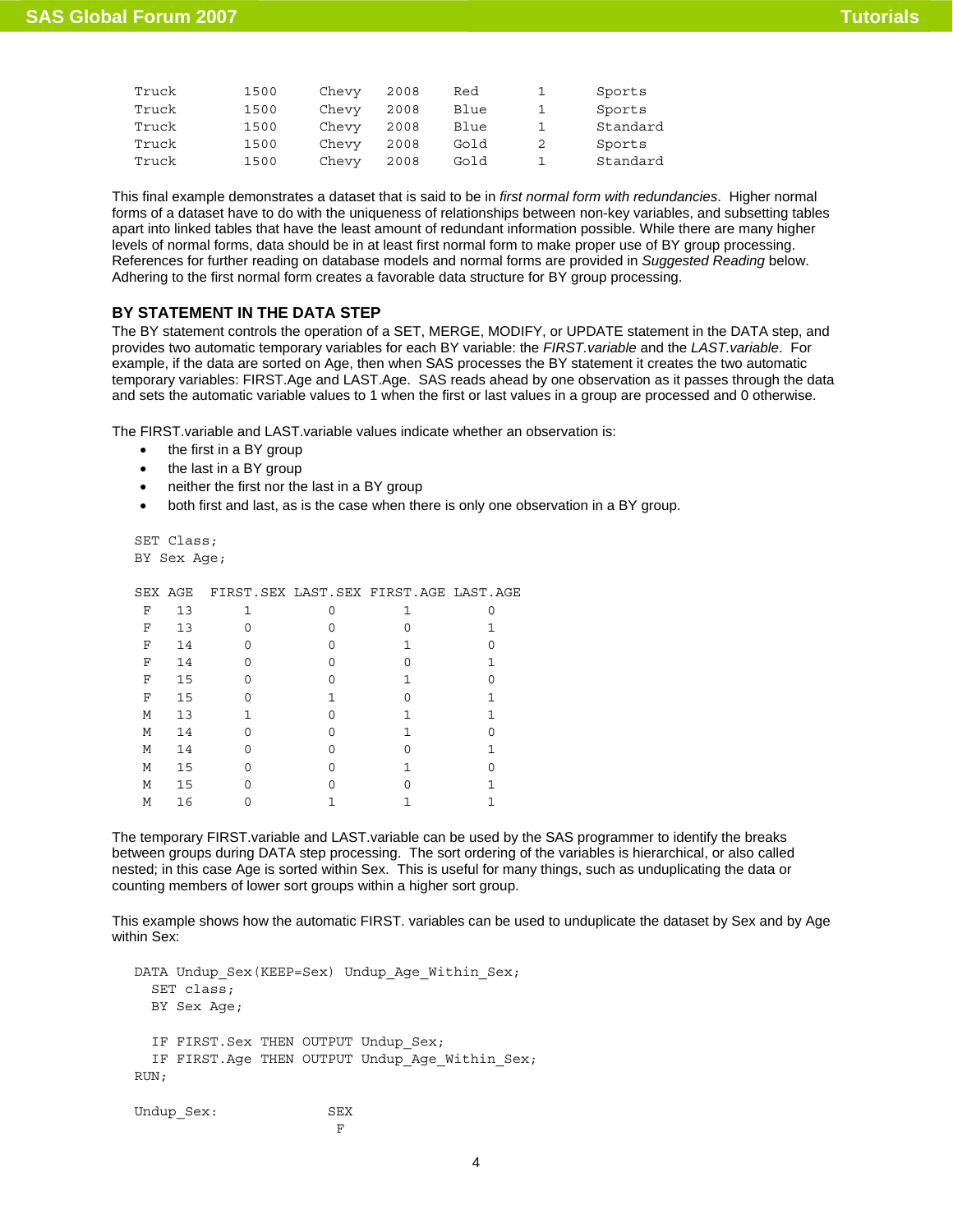M

| Undup_Age_Within Sex: | SEX | AGE |
|-----------------------|-----|-----|
|                       | F   | 13  |
|                       | F   | 14  |
|                       | F   | 15  |
|                       | М   | 13  |
|                       | M   | 14  |
|                       | M   | 15  |
|                       | М   | 16  |

The following example uses both the FIRST. and LAST. variables to count observations by the Sex and by Age within Sex:

```
DATA Sex_Count(drop=Age Count_Age_Within_Sex)
  Age_Within_Sex_Count(drop=Count_Sex);
  SET class; 
  BY Sex Age; 
 IF FIRST. Sex THEN Count Sex=0;
 IF FIRST. Age THEN Count Age Within Sex=0;
 Count Sex+1;
 Count Age Within Sex+1;
 IF LAST. Sex THEN OUTPUT Sex Count;
 IF LAST.Age THEN OUTPUT Age Within Sex Count;
RUN; 
Sex_Count: SEX Count_Sex
F 6
M 6
Age Within Sex Count: SEX AGE Count Age Within Sex
F 13 2
F 14 2
F 15 2
M 13 1
M 14 2
M 15 2
M 16 1
```
Variables values in a dataset can either be unique or non-unique. For sorted variables with unique values, all FIRST.variable and LAST.variable temporary variables will be set to the value 1. In the result Age\_Within\_Sex\_Count of the last example Sex is non-unique while Age is unique:

|   | SEX | AGE |  | FIRST. SEX LAST. SEX FIRST. AGE LAST. AGE |  |
|---|-----|-----|--|-------------------------------------------|--|
| F |     | 13  |  |                                           |  |
| F |     | 14  |  |                                           |  |
| F |     | 15  |  |                                           |  |
| М |     | 13  |  |                                           |  |
| M |     | 14  |  |                                           |  |
| M |     | 15  |  |                                           |  |
| M |     | 16  |  |                                           |  |

Primary key variables are typically used when sorting or indexing a SAS dataset. The primary keys may then be used to process data in groups, and to combine data across datasets, including interleaving, merging, and updating files.

# **COMBINING DATASETS**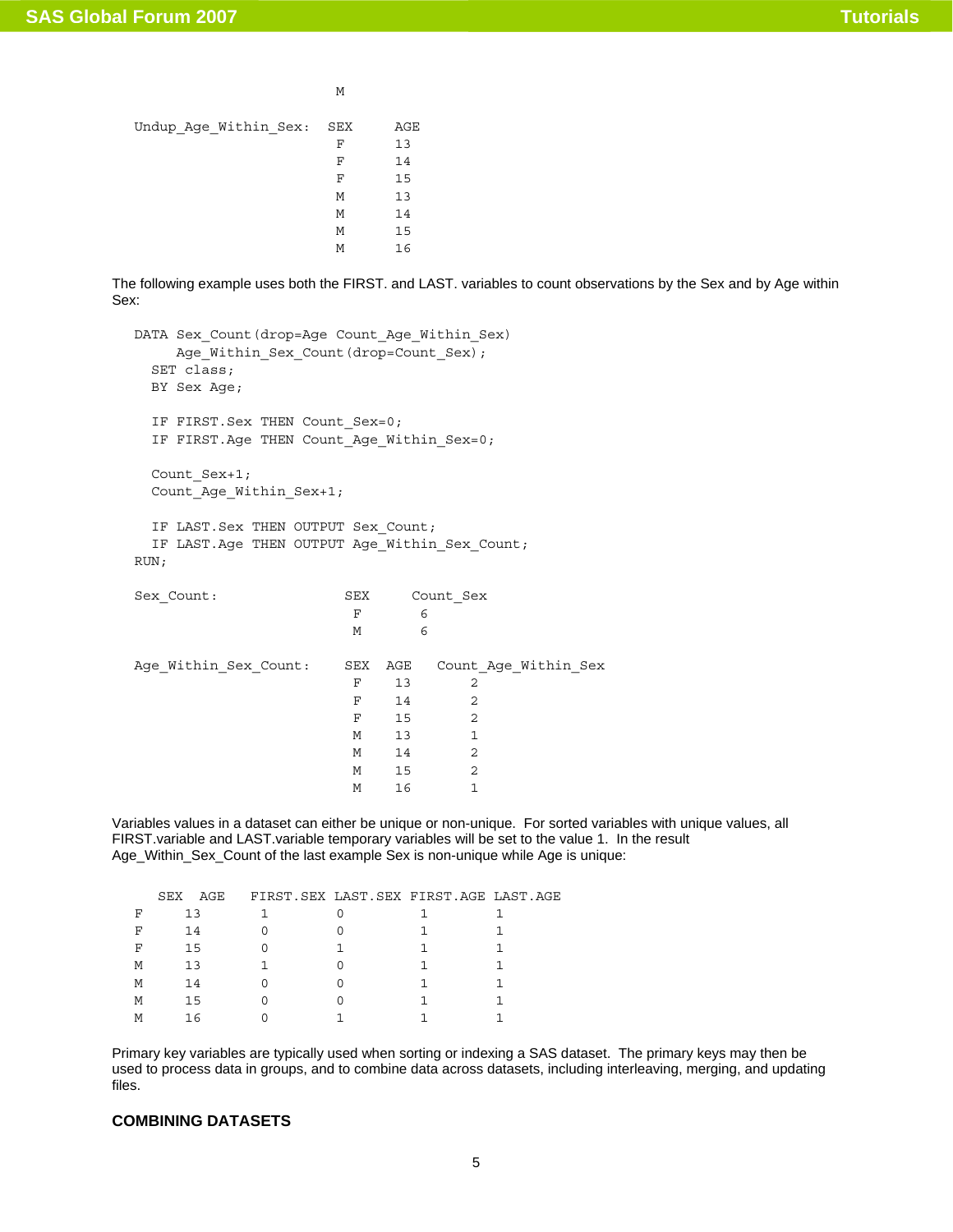So far, the effects of the BY statement while reading a single dataset have been considered. In the DATA step the BY statement is often used for combining data, either by interleaving, match-merging, updating, or modifying. Modifying a dataset is an advanced form of updating and is beyond the scope of this paper.

### **INTERLEAVING DATASETS**

When a BY statement is used with a SET statement that specifies two or more datasets, the DATA step reads the two or more files simultaneously, alternating sequentially between the files based on the lowest level groupings of the BY variables. This has the advantage of maintaining the sort order of the data from the datasets as they are jointly processed.

For example, suppose there are two datasets, one for males and one for females, and both are sorted on Age. They can be interleaved into a single dataset sorted on Age and Gender. Since the values of Sex are unique within each dataset, the variable may be included on the BY statement even though it is not explicitly sorted.

```
PROC SORT DATA=Sashelp.Class OUT=Boys; 
   BY Age; 
   WHERE Sex='M'; 
RUN; 
PROC SORT DATA=Sashelp.Class OUT=Girls; 
   BY Age; 
   WHERE Sex='F'; 
RUN; 
DATA Class; 
   SET Boys Girls; 
   BY Age Sex; 
RUN;
```
Whereas the above example interleaved the data into sorted order on Sex within Age, the same two datasets could also be interleaved on Age within Sex:

```
DATA Class; 
   SET Boys Girls; 
   BY Sex Age; 
RUN;
```
In this example, although the Girls dataset is specified after the Boys dataset in the SET statement, SAS reads all records from the Girls dataset first, according to the sort order of Sex. Without the BY statement the observations from the Boys dataset would be read first.

Using basic interleaving as a tool, the SAS programmer can perform some useful data processing techniques. Consider the case where the sum of a variable by a group is needed, attached back to the non-aggregated dataset. This will always require at least two passes of the data, but the processing efficiency and amount and complexity of code may vary considerably based on the programmer's approach. In 2003, Howard Shreier demonstrated how this interleaving of a dataset can produce summed values attached to the base dataset in his paper "Interleaving a Dataset with Itself: How and Why?" cited in the *References* below:

```
DATA Have; 
   INFILE Cards; 
   INPUT X Y $ @@; 
CARDS; 
1 A 2 A 3 A 4 A 5 B 6 B 7 B 8 B 
; 
RUN; 
DATA Need; 
   SET Have (IN=FirstPass) 
       Have (IN=SecondPass); 
   BY Y; 
   IF FirstPass THEN DO; 
     IF First.Y THEN SumX=0;
```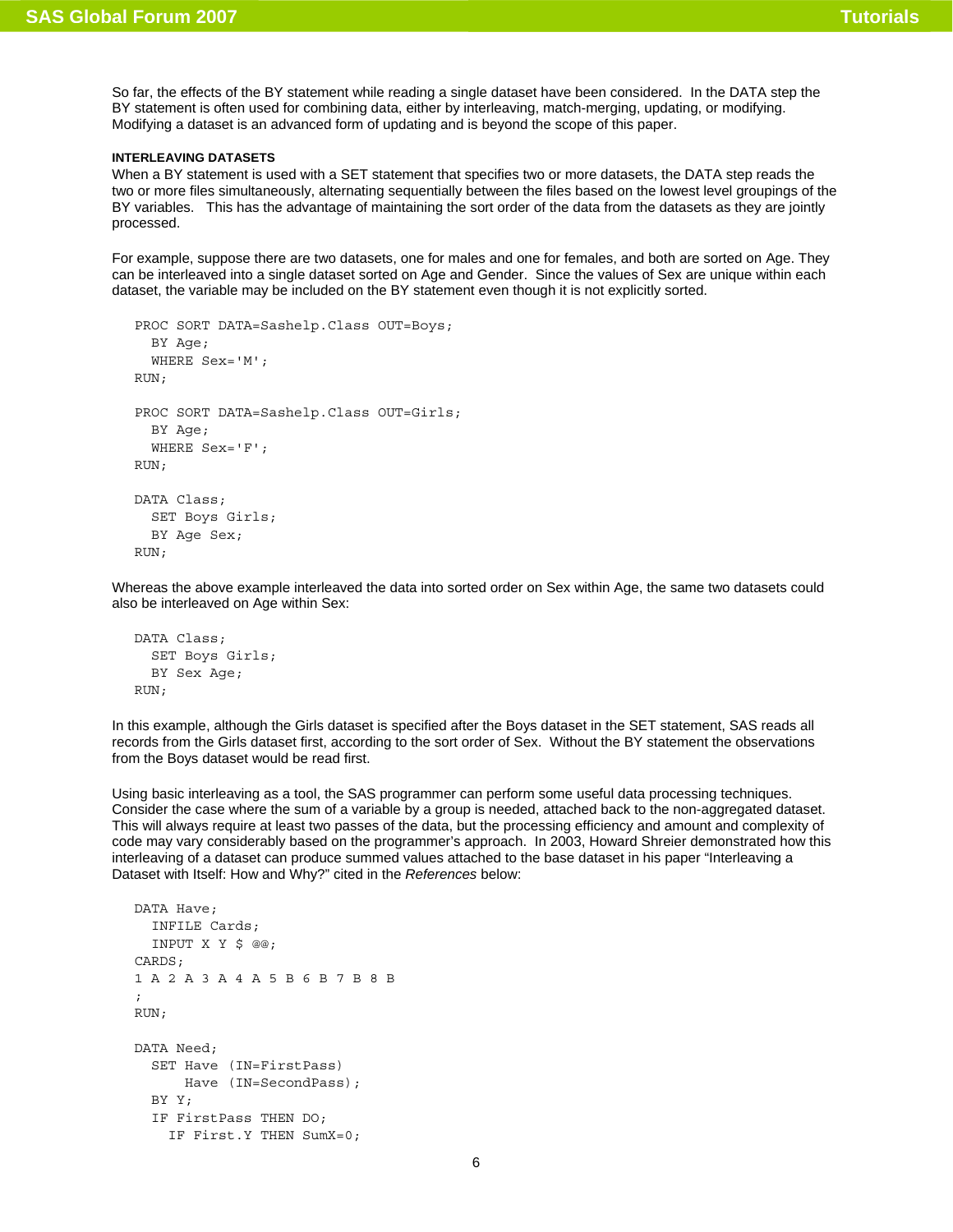```
SumX+X: END; 
   ELSE IF SecondPass THEN OUTPUT; 
RUN;
```
In this technique SAS reads each observation from the first BY group of Y, using the first reference to dataset Have (with the automatic IN variable FirstPass), and then reads the same BY group again from the second reference (with the automatic IN variable SecondPass). During the first pass of the BY group the variable X is summed into the variable SumX. Then, as the same BY group is read again in SecondPass, SAS is explicitly instructed to output the observation. Since the sum statement SumX+X implicitly retains the value of SumX, the values of X are accumulated in FirstPass and then retained and appended to each record for output during SecondPass. SumX is then explicitly reset to zero at the beginning of each BY group in FirstPass.

This demonstrates basic summation in conjunction with BY group processing in a very unique way, implementing code that is efficient, readable, and flexible. This example is a useful instance of a very important technique known as *look-ahead* processing, discussed fully in Toby Dunn and Chang Chung's paper "Retaining, Lagging, Leading, and Interleaving Data" cited in the *References* below.

### **MATCH-MERGING DATASETS**

When a BY statement is used with a MERGE statement that specifies two or more datasets, the DATA step reads the two files simultaneously, merging observations from the two datasets based on the lowest level groupings of the BY variables. When merging multiple datasets, usually at least all but one of the datasets should be unique at the lowest level of the sort groupings. If this is case, the combined unique observations are merged with each matching observation in the non-unique dataset. The unique observations are duplicated across the non-unique observations.

The following Stock and Price datasets are sorted and match-merged on variable Item. The variable Item is unique in the Prices dataset but not unique in the Stock dataset, and so values of the unique variable Price from the Prices dataset is duplicated across matching values of Item in Stock.

| TITLE                                                      |                       | <b>ITEM</b> |         |  |  |
|------------------------------------------------------------|-----------------------|-------------|---------|--|--|
|                                                            | Castaways and Cutouts | CD          |         |  |  |
| Picaresque                                                 |                       | CD          |         |  |  |
| Billy Liar                                                 |                       | EP          |         |  |  |
| The Tain                                                   |                       | Single      |         |  |  |
| ITEM PRICE<br>CD<br>EP<br>Single \$6.99                    | \$16.99<br>\$10.99    |             |         |  |  |
| DATA Inventory;<br>MERGE Stock Prices;<br>BY Item;<br>RUN; |                       |             |         |  |  |
| TITLE                                                      |                       | <b>ITEM</b> | PRICE   |  |  |
|                                                            | Castaways and Cutouts | CD          | \$16.99 |  |  |
| Picaresque                                                 |                       | CD          | \$16.99 |  |  |
| Billy Liar                                                 |                       | ЕP          | \$10.99 |  |  |
| The Tain                                                   |                       | Single      | \$6.99  |  |  |

This technique is useful when a single variable changes over time, but the overall dataset does not. A major drawback of this method is that all of the values of Price for matching values of Item are overwritten. The UPDATE statement is a specialized form of MERGE for use when some values of the updating variable may be missing.

#### **UPDATING DATASETS**

The UPDATE statement is similar to the MERGE statement but only allows two datasets, a *master* dataset and a *transaction* dataset. UPDATE functions similarly to MERGE, but is used when missing transaction values are not wanted to overwrite existing values in the master dataset. In the UPDATE statement the master dataset is specified first and the transaction dataset second, and is followed by a BY statement with the sorted variables on which to update. As with MERGE, the DATA step reads the two datasets simultaneously, updating observations from the master dataset with observations from the transaction dataset based on the lowest level groupings of the BY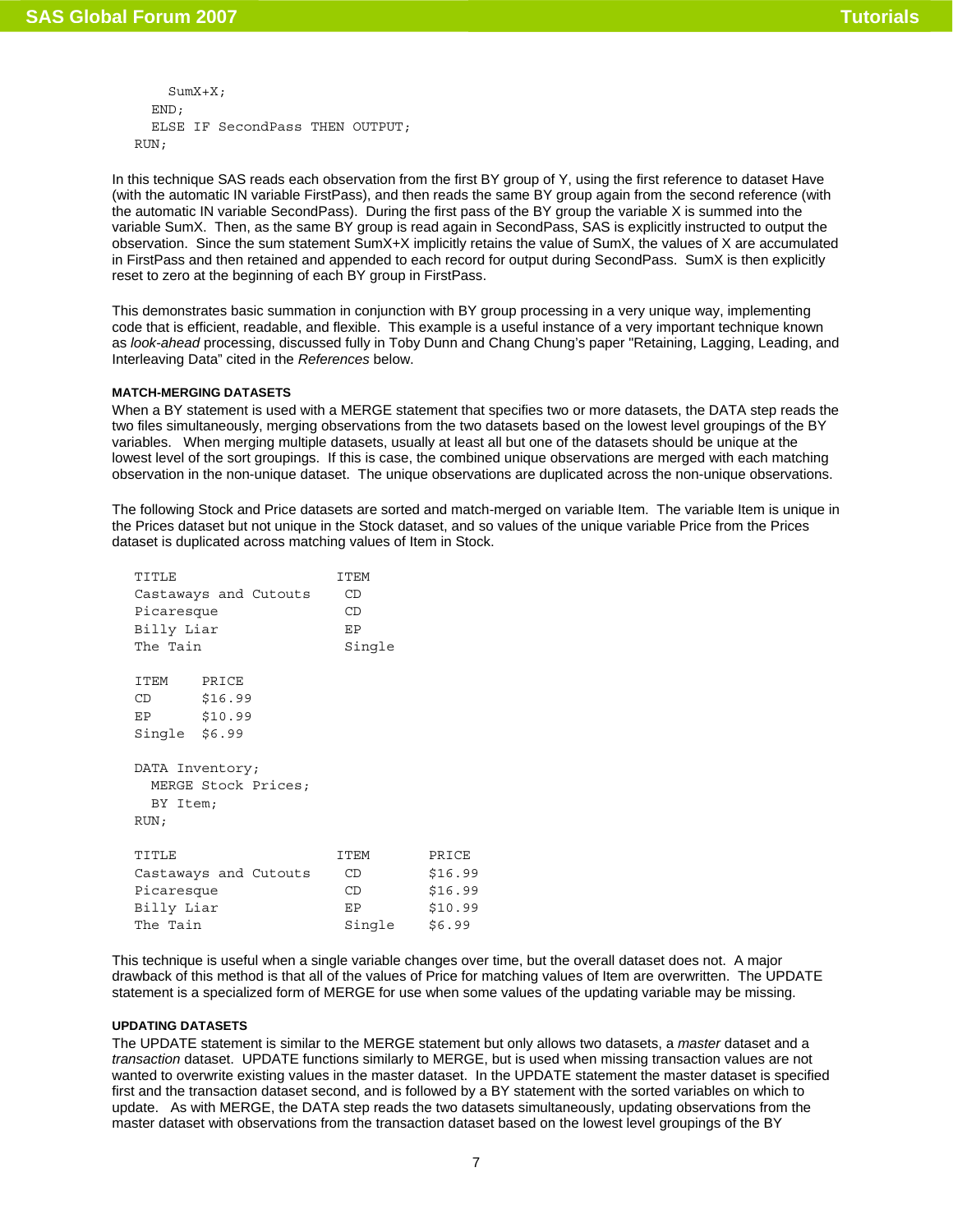variables. When a transaction variable has a missing value, by default UPDATE does not overwrite the value in the master dataset, whereas the MERGE statement does.

The following master Inventory and transaction Price datasets are sorted and updated on variable Item. By default missing Price values do not overwrite Price values in matching Items of Inventory:

| TITLE                    | ITEM   | PRICE   |
|--------------------------|--------|---------|
| Castaways and Cutouts    | CD     | \$16.99 |
| Picaresque               | CD     | \$16.99 |
| Billy Liar               | EP     | \$10.99 |
| The Tain                 | Single | \$6.99  |
|                          |        |         |
| ITEM<br>PRICE            |        |         |
| CD<br>\$17.99            |        |         |
| EP                       |        |         |
| Single $$8.99$           |        |         |
|                          |        |         |
| DATA Inventory;          |        |         |
| UPDATE Inventory Prices; |        |         |
| BY Item;                 |        |         |
| RUN;                     |        |         |
|                          |        |         |
| TITLE                    | ITEM   | PRICE   |
| Castaways and Cutouts    | CD     | \$17.99 |
| Picaresque               | CD     | \$17.99 |
| Billy Liar               | EP     | \$10.99 |
| The Tain                 | Single | \$8.99  |

Following is a more advanced example where the UPDATE statement is used to "flatten" a dataset containing different variable data values for a key spread across several observations. The goal is to combine non-missing values into one record per unique key value. The master dataset structure is read, but the OBS=0 option stops the DATA step from reading any data from it. The same dataset is then updated as a transaction dataset, flattening nonmissing observations for each unique key into one observation.

```
DATA Scores; 
  INPUT ID Sat_Math Sat_Verbal Act_Comp; 
CARDS; 
8188 560.
8188 . 540 . 
8188 . . 12 
8189 660 . . 
8189 . 740 13 
8189. . .
; 
RUN; 
DATA Scores; 
  UPDATE Scores(OBS=0) Scores; 
  BY ID; 
RUN; 
ID SAT_MATH SAT_VERBAL ACT_COMP 
8188 560 540 12 
8189 660 740 13
```
For a fuller explanation of SET, MERGE, and UPDATE see Andrew Kuligowski's paper "How to Incorporate Old SAS Data into a New DATA Step, or "What is S-M-U?" cited in the *Suggested Reading* below.

# **DO-LOOP OF WHITLOCK (DoW)**

Another more advanced DATA step technique that takes unique advantage of BY group processing is the DO loop of Whitlock, more commonly called the *DoW loop*. Several years ago, the respected SAS programmer Ian Whitlock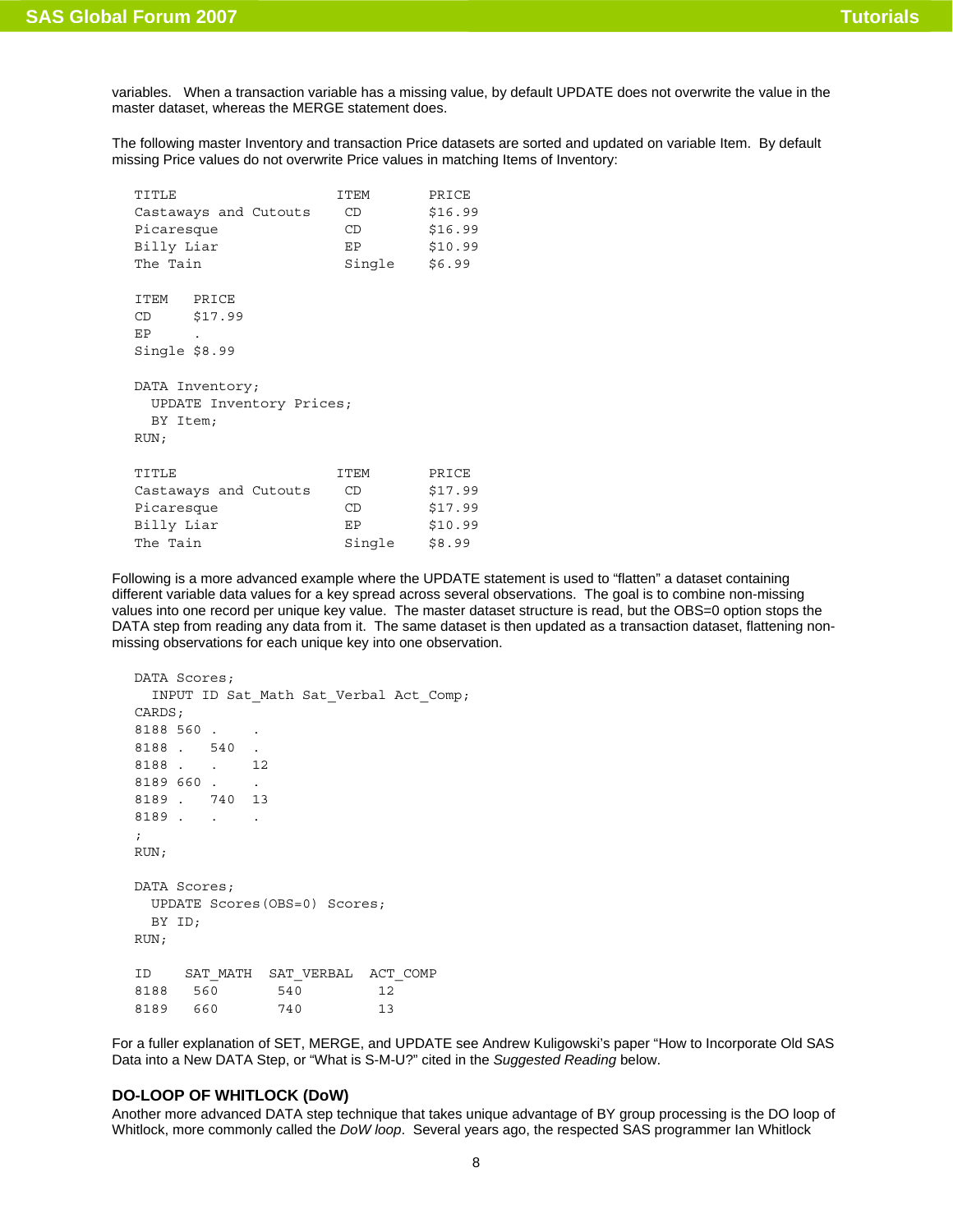quietly answered a DATA step question on the SAS listserv. While the actual post was of little consequence, how he solved the question was not. Ian wrapped the SET statement inside a DO UNTIL loop and used the BY statement to control the loop. Later, the similarly renowned SAS programmer Paul Dorfman recognized the power that this construct brought to the SAS DATA step programming tool kit, and expounded upon its many uses until the construct became a commonly known SAS programming technique. Paul Dorfman's classic paper "The Magnificent Do" is cited in the *References* below.

There are many variations of the DoW, but this is the general form:

```
DATA ...; 
  <Stuff done before break-event>; 
   DO <Index Specs> UNTIL (Break-Event); 
     SET A; 
  <Stuff done for each record>; 
   END; 
  <Stuff done after break-event...>; 
RIM.
```
As with Howard Shreier's interleaving technique, this construct is simple and easily coded, yet it has great power when combined with natural functionality of the DATA step.

In the usual DATA step, observations are read sequentially one at a time from the first observation to the last. In the DATA step, statements and functions operate on the variables and variable values and then observations are sequentially written out, either explicitly or implicitly. When BY group processing is used in this default manner, SAS implicitly keeps track of the data BY groups, and the programmer must explicitly instruct SAS using the FIRST. and LAST. automatic variables to execute statements and functions conditionally. Returning to our earlier look-ahead example, this DATA step sums the X variable values and outputs one observation per BY group.

```
DATA Have; 
   INFILE Cards; 
   INPUT X Y $ @@; 
CARDS; 
1 A 2 A 3 A 4 A 5 B 6 B 7 B 8 B 
; 
RUN; 
DATA Need1(DROP=X); 
   SET Have; 
   BY Y; 
   SumX+X; 
   IF Last.Y THEN DO; 
     OUTPUT; 
     SumX=0; 
   END; 
RUN; 
Y SUMX 
A 10 
B 26
```
While this construct works, it is fairly complicated. It relies on the programmer coding statements before, during, and after each break event. FIRST. and LAST. BY variables must be used to explicitly control output statements and to explicitly set accumulation variables to zero between groups. In comparison, the DoW works with the natural execution of the DATA step by isolating what happens between two consecutive break events. Statements and functions acting on observation variables and values are placed plainly within the loop, and the implicit action of the DATA step resets calculated values to missing after each BY group. In the following example the break events are BY groups, but in other cases could be anything that triggers the DO loop to stop.

The following DoW example returns the same results as the more standard DATA step example above, but makes clearer use of the default actions of the datastep, and so is simpler to program and understand.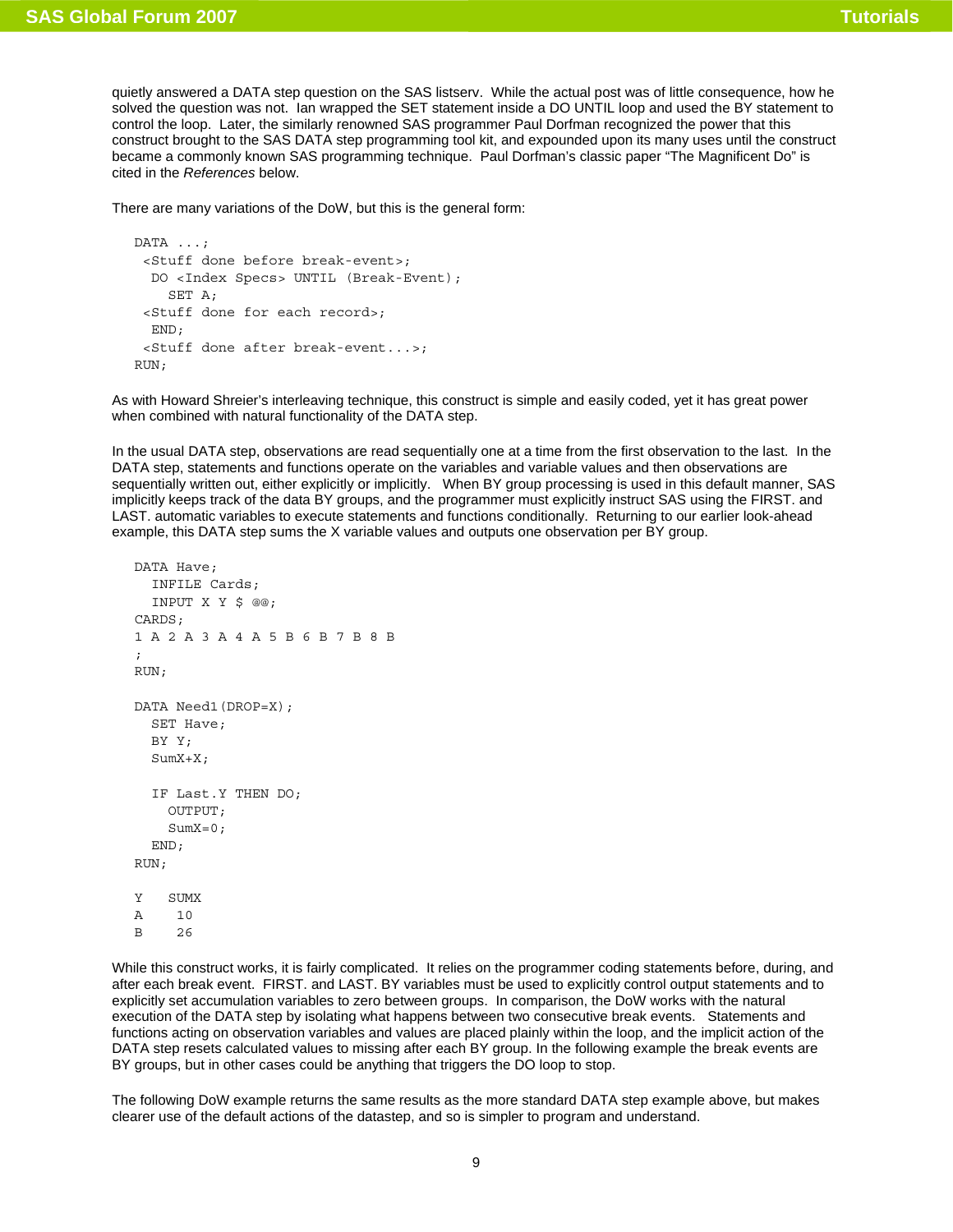```
DATA Need2(DROP=X); 
   DO UNTIL(LAST.Y); 
     SET Have; 
     BY Y; 
    SumX = SUM(SumX, X); END; 
RUN; 
Y SUMX
```
A 10 B 26

Here there are no statements before the DO loop, so the first action is the SET statement inside the loop. On each iteration of the Do loop the SET statement reads an observation into the DATA step. The values of X are then summed until the last observation of the BY group is reached. At the last observation of the BY group a break event is controlled by the automatic LAST. Variable and the program passes out of the loop. The program then reaches the end of the DATA step where the record is implicitly output to the dataset Need2. Finally, the control returns to the top of the DATA step and the DO loop instructs SAS to resume reading the next BY group. This process is repeated until there are no more observations in the input dataset.

Since there is no explicit output statement, SAS implicitly executes an output at the end of the DATA step. Also, by default SAS sets all variables created during the DATA step to missing after each implicit output, unless specified in a RETAIN statement, so there is no need to set the variable SumX back to zero for each BY group. In comparison, the first example required a RETAIN statement to bypass this default and then an assignment statement to reset the sum to zero for each new BY group. The DoW only passes the control to the end of the DATA step at each break of the BY groupings, and so uses the implicit output and resetting action of the DATA step to the programmer's advantage.

As an extension, multiple DoW loops can be used in tandem inside a DATA step. The following code appends an aggregated sum of the variable X within BY groups of Y just the same as in the previous look-ahead example.

```
DATA Need3; 
DO UNTIL(Last.Y); 
   SET Have; 
   BY Y; 
  SumX = SUM(SumX, X);END; 
DO UNTIL(Last.Y); 
   SET Have; 
   BY Y; 
   OUTPUT; 
END; 
RUN;
```
Here the data is also read twice; the first time to get the value of X for each BY group, and a second time to output the observations with SumX attached. As with the previous DoW example, since end of the DATA step isn't reached until after a full BY group is processed by both DoW loops, the values of SumX are not reset before the second loop, and so the value of the summed variable is attached to each output record.

# **THE BY STATEMENT IN SAS PROCEDURES**

So far the BY statement has been demonstrated in the SAS DATA step, but it is also of important use in SAS procedures. Nearly all SAS PROCs that process datasets allow for the BY statement with the same syntax as in the DATA step, except for the GROUPFORMAT option which is only available to the DATA step. Procedures that produce printed output, such as PROC PRINT, format printed output into groups depending on the BY groups specified. Procedures that summarize datasets, like PROC FREQ or PROC SUMMARY process the data in groups, sometimes as an alternative to other statements such as TABLES or CLASS.

### **THE PRINT PROCEDURE**

The PRINT procedure is a straightforward, yet very useful SAS procedure. PROC PRINT writes a dataset's values in columnar table to an output destination, with the variable names or labels at the top of each column. Following are four examples of how the BY statement, and the related PAGEBY and SUMBY statements can be used within PROC PRINT. For a more full discussion of PROC PRINT see the *Suggested Reading* below.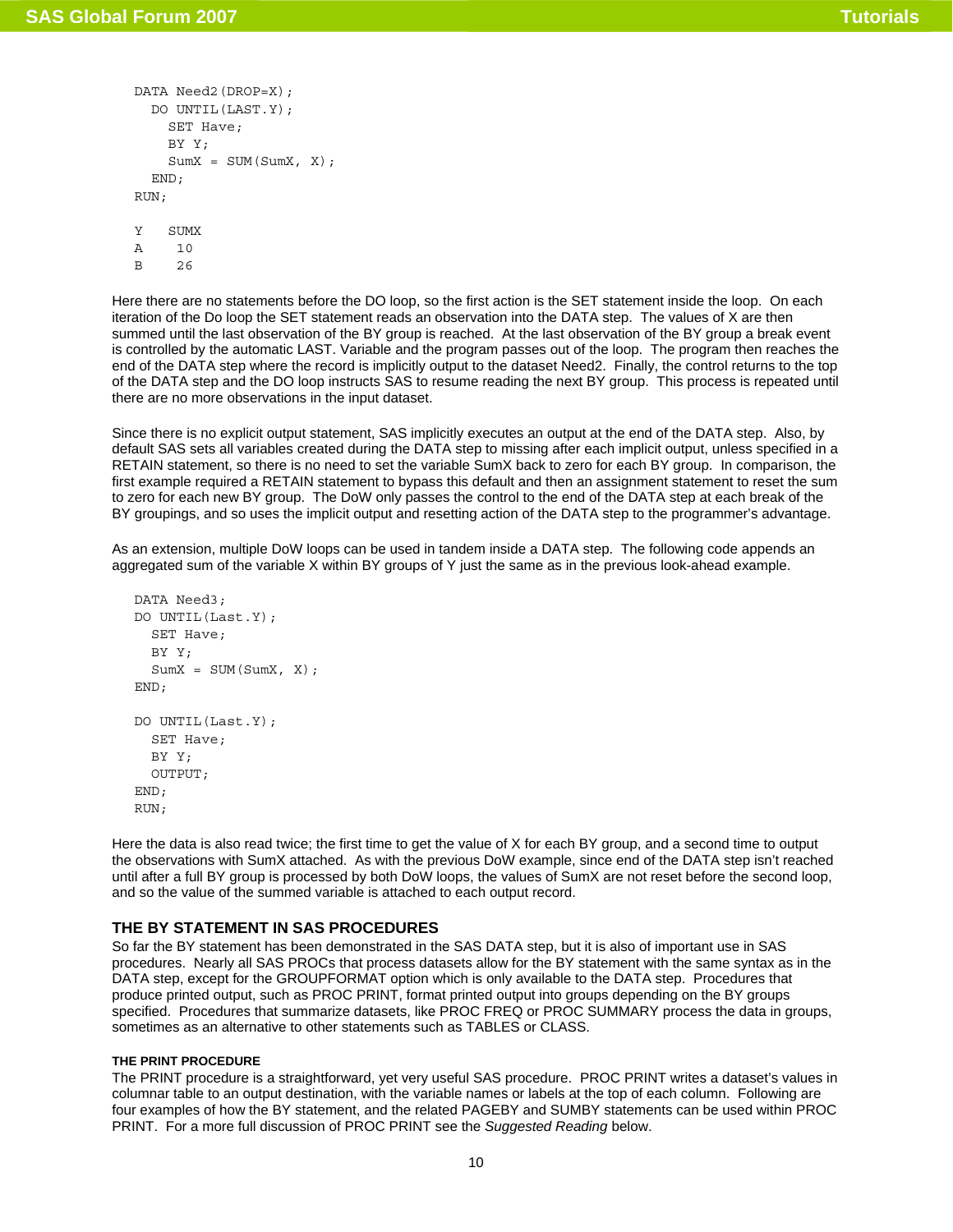In PRINT's most simple form the variables are selected with a VAR statement and printed to the output destination as columns in a single table.

```
PROC PRINT DATA=Class; 
    VAR Sex Age Name Height Weight; 
RUN; 
OBS SEX AGE NAME HEIGHT WEIGHT 
  1 F 13 Alice 56.5 84.0 
  2 F 13 Barbara 65.3 98.0 
  3 F 14 Carol 62.8 102.5 
etc.
```
If the values of certain variables are ordered, then a BY statement may be used create multiple tables, one for each of the lowest level of the BY groups. The BY group values are placed in a header row above each BY group table.

```
PROC PRINT DATA=Class; 
     BY Sex Age; 
     VAR Name Height Weight; 
RUN; 
Sex=F Age=13 
OBS NAME HEIGHT WEIGHT 
  1 Alice 56.5 84 
  2 Barbara 65.3 98 
Sex=F Age=14 
OBS NAME HEIGHT WEIGHT 
  3 Carol 62.8 102.5 
  4 Judy 64.3 90.0 
etc.
```
In conjunction with the BY statement, an ID statement may also be used to override the default header line. Instead of in the table header, the BY group values are prepended in columns to the left of the table in the first row of each BY group.

```
PROC PRINT DATA=Class; 
    ID Sex Age; 
    BY Sex Age; 
    VAR Name Height Weight; 
RUN; 
SEX AGE NAME HEIGHT WEIGHT 
 F 13 Alice 56.5 84.0 
            Barbara 65.3 98.0 
 F 14 Carol 62.8 102.5 
            Judy 64.3 90.0 
etc.
```
To additionally control paging of the output, a PAGEBY statement may be used in conjunction with the BY statement to force page breaks between each BY group table:

```
PROC PRINT DATA=Class; 
      PAGEBY Sex; 
      ID Age; 
      BY Sex Age; 
      VAR Name Height Weight;
```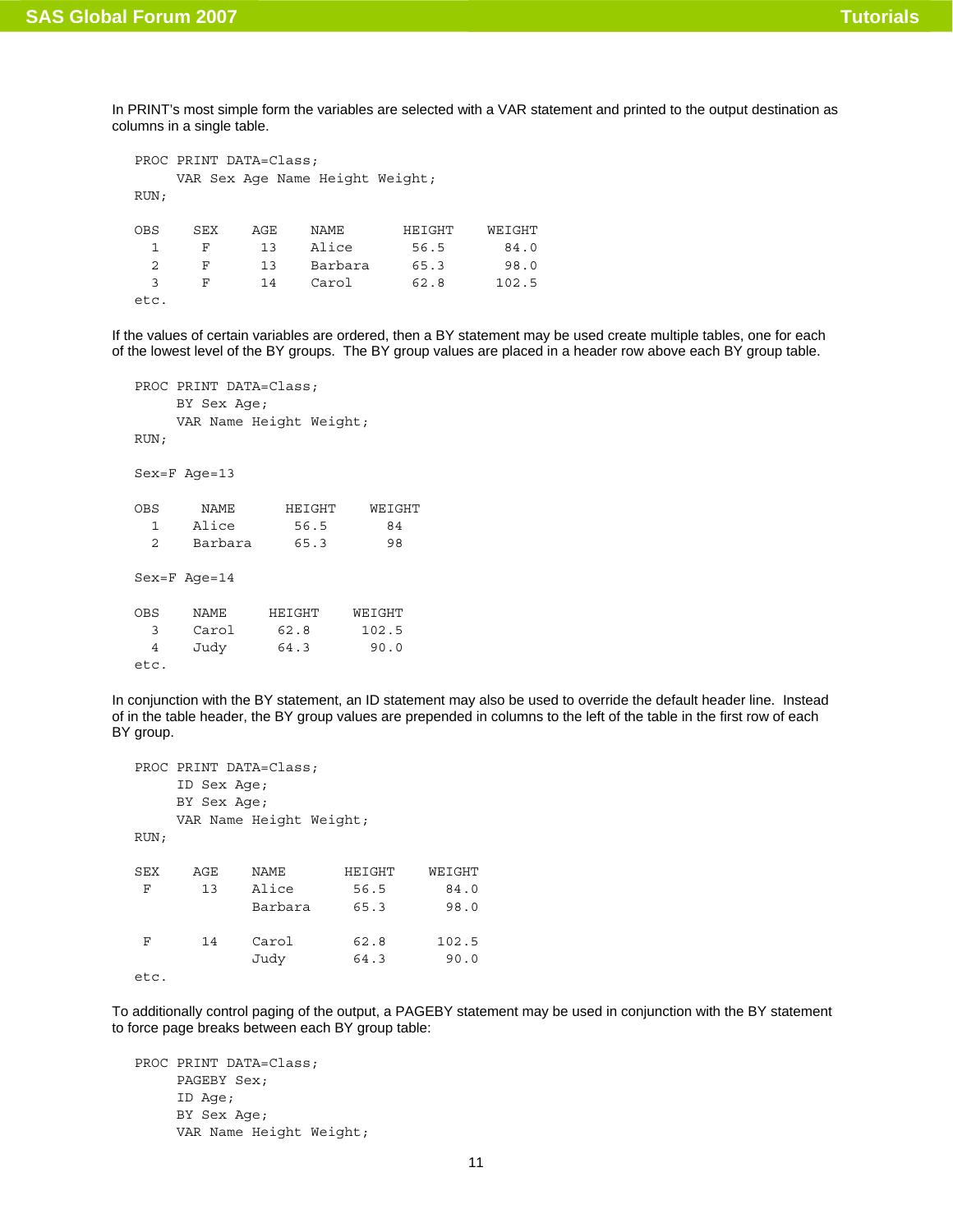RUN;

Sex=F Age=13

| AGE  | <b>NAME</b>            | HEIGHT | WEIGHT |
|------|------------------------|--------|--------|
| 13   | Alice                  | 56.5   | 84     |
| 13   | Barbara                | 65.3   | 98     |
|      | <page break=""></page> |        |        |
|      | $Sex=F$ Age=14         |        |        |
|      |                        |        |        |
| AGE. | NAME.                  | HEIGHT | WEIGHT |
| 14   | Carol                  | 62.8   | 102.5  |
| 14   | Judy                   | 64.3   | 90.0   |
| etc. |                        |        |        |

Finally, PROC PRINT allows summing of analysis variables with the SUMBY statement, in conjunction with the BY statement, to create sums for each BY group table:

|      | PROC PRINT DATA=Class;  |     |         |  |  |  |  |  |
|------|-------------------------|-----|---------|--|--|--|--|--|
|      | BY Sex;                 |     |         |  |  |  |  |  |
|      | ID Sex;                 |     |         |  |  |  |  |  |
|      | SUMBY Sex;              |     |         |  |  |  |  |  |
|      | SUM Fees;               |     |         |  |  |  |  |  |
|      | VAR Name Age;           |     |         |  |  |  |  |  |
|      | FORMAT Fees DOLLAR12.2; |     |         |  |  |  |  |  |
| RUN; |                         |     |         |  |  |  |  |  |
|      |                         |     |         |  |  |  |  |  |
| SEX  | NAME                    | AGE | FEES    |  |  |  |  |  |
| F    | Alice                   | 13  | \$4.62  |  |  |  |  |  |
|      | Barbara                 | 13  | \$24.25 |  |  |  |  |  |
|      | Carol                   | 14  | \$10.00 |  |  |  |  |  |
|      | Judy                    | 14  | \$6.48  |  |  |  |  |  |
|      | Janet                   | 15  | \$23.04 |  |  |  |  |  |
|      | Mary                    | 15  | \$24.23 |  |  |  |  |  |
|      |                         |     |         |  |  |  |  |  |
| F    |                         |     | \$92.62 |  |  |  |  |  |
| etc. |                         |     |         |  |  |  |  |  |

## **THE FREQ PROCEDURE**

The FREQ procedure tabulates frequencies and categorical statistics on nominal or discrete variables, optionally weighted by a measure variable. Both printed tabulations and summary SAS datasets may be produced, as well as statistics either printed or output to a dataset. Cross-tabulations are requested with a TABLES statement, but levels of a tabulation for sorted variables may alternately be specified with a BY statement. One important difference is that if not all categories of a variable are present in a BY group then the PROC FREQ will not show rows or columns for that level of the variable in the table for that BY group, whereas if the variable is in the TABLE statement the row or column will be zero filled. Calculated statistics such as Chi-Square will be different based either on the missing or zero filled or missing columns. This example shows how missing levels of Age and Grade for females, not missing in the data for males, are zero filled by PROC FREQ:

```
PROC FREQ DATA=Class; 
     TABLES Sex*Age*Grade/NOROW NOCOL NOPERCENT CHISQ; 
RUN; 
Table 1 of Age by Grade 
Controlling for Sex=F 
Frequency| 7| 8| 9| 10| 11| Total 
---------+--------+--------+--------+--------+--------+ 
    13 | 1 | 1 | 0 | 0 | 0 | 2
```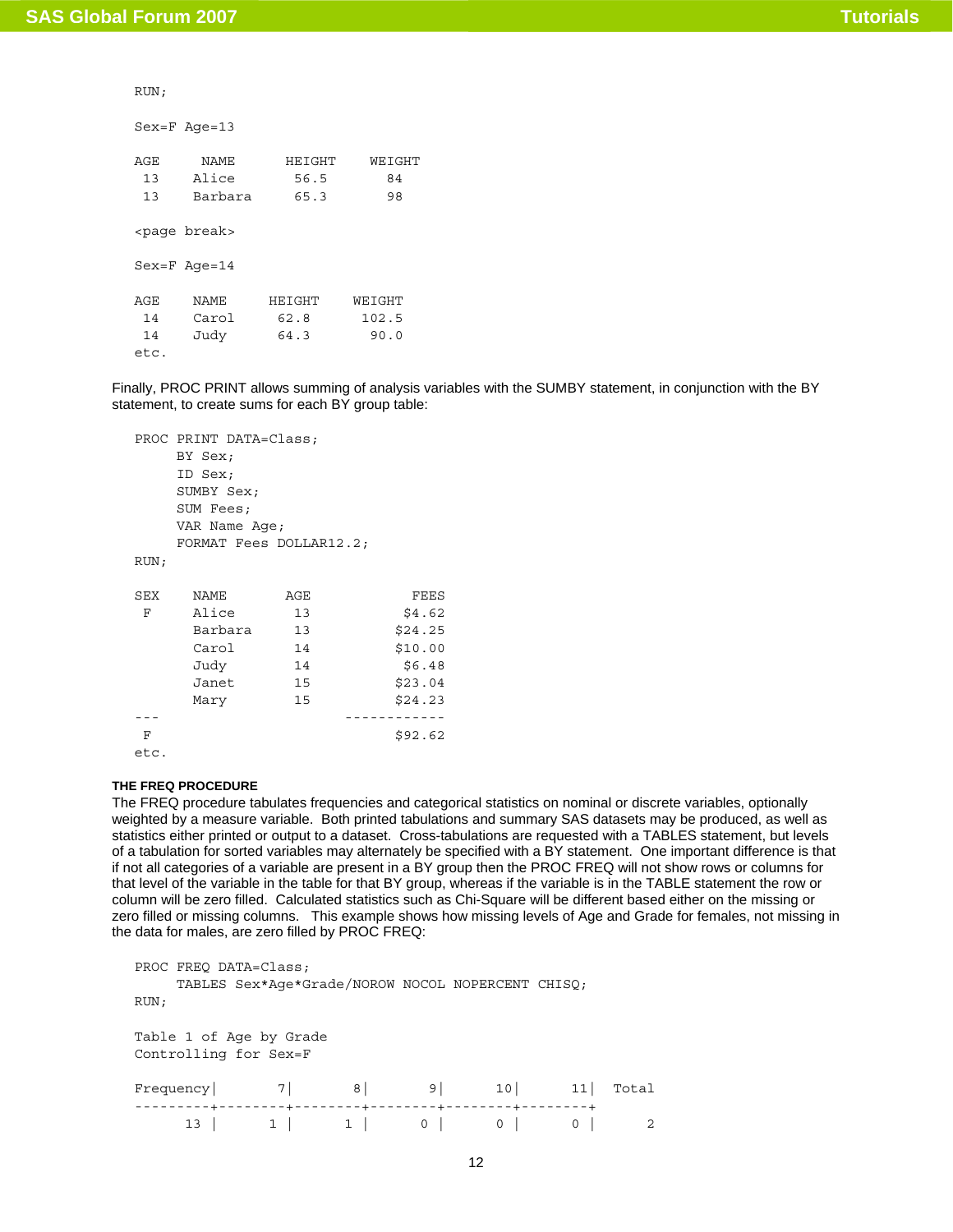|                                                                                             |           |   |          |            | $14$ 0 2 0 0 0 0 |                |
|---------------------------------------------------------------------------------------------|-----------|---|----------|------------|------------------|----------------|
| 15 <sub>1</sub>                                                                             |           |   |          |            | 0                | $\mathfrak{D}$ |
|                                                                                             |           |   |          | 16 0 0 0 0 | 0                | $\Omega$       |
| Total                                                                                       | $1 \quad$ | 3 | $\Omega$ |            | $\Omega$         | 6              |
| Statistics for Table 1 of Age by Grade<br>Controlling for Sex=F                             |           |   |          |            |                  |                |
| Row or column sum zero. No statistics computed for this table.<br>Sample Size = $6$<br>etc. |           |   |          |            |                  |                |

A comparable result is produced with a BY statement, except columns and rows with no counts are excerpted. This produces different statistical results:

```
PROC FREQ DATA=Class; 
      BY Sex; 
      TABLES Age*Grade/NOROW NOCOL NOPERCENT CHISQ; 
RUN;
```
Sex=F Table of Age by Grade

| Frequency  7  8  10  Total                   |                                                                                  |                         |  |
|----------------------------------------------|----------------------------------------------------------------------------------|-------------------------|--|
|                                              | 13   1   1   0                                                                   | -------+-------+        |  |
|                                              | -----+--------+--------+-------+<br>$14$ 0 2 0<br>---+--------+--------+-------- |                         |  |
|                                              | $15$ 0 0 0 2                                                                     |                         |  |
| --------+--------+--------+--------<br>Total |                                                                                  | $\overline{\mathbf{3}}$ |  |

Statistics for Table of Age by Grade

| Statistic                   | DF | Value  | Prob   |
|-----------------------------|----|--------|--------|
|                             |    |        |        |
| Chi-Square                  | 4  | 8,0000 | 0.0916 |
| Likelihood Ratio Chi-Square | 4  | 9.3643 | 0.0526 |
| Mantel-Haenszel Chi-Square  | 1  | 4.1667 | 0.0412 |
| Phi Coefficient             |    | 1.1547 |        |
| Contingency Coefficient     |    | 0.7559 |        |
| Cramer's V                  |    | 0.8165 |        |
| etc.                        |    |        |        |

## **THE SUMMARY OR MEANS PROCEDURE**

As with the FREQ procedure, in PROC SUMMARY and the twin procedure MEANS the BY statement may be used as an alternate means to group variables, in this case as an alternative to the CLASS statement. In PROC SUMMARY the CLASS statement is used to build an n-dimensional summary of all permutations of the CLASS variable. For the three class variables A, B, and C, PROC SUMMARY calculates requested statistics for the overall data and all levels of A, B, C, A\*B, A\*C, B\*C, and A\*B\*C.

```
PROC SUMMARY DATA=Class; 
      CLASS Sex Age Grade; 
      VAR Weight; 
      OUTPUT MEAN=MeanWeight OUT=ClassMeans;
```
RUN;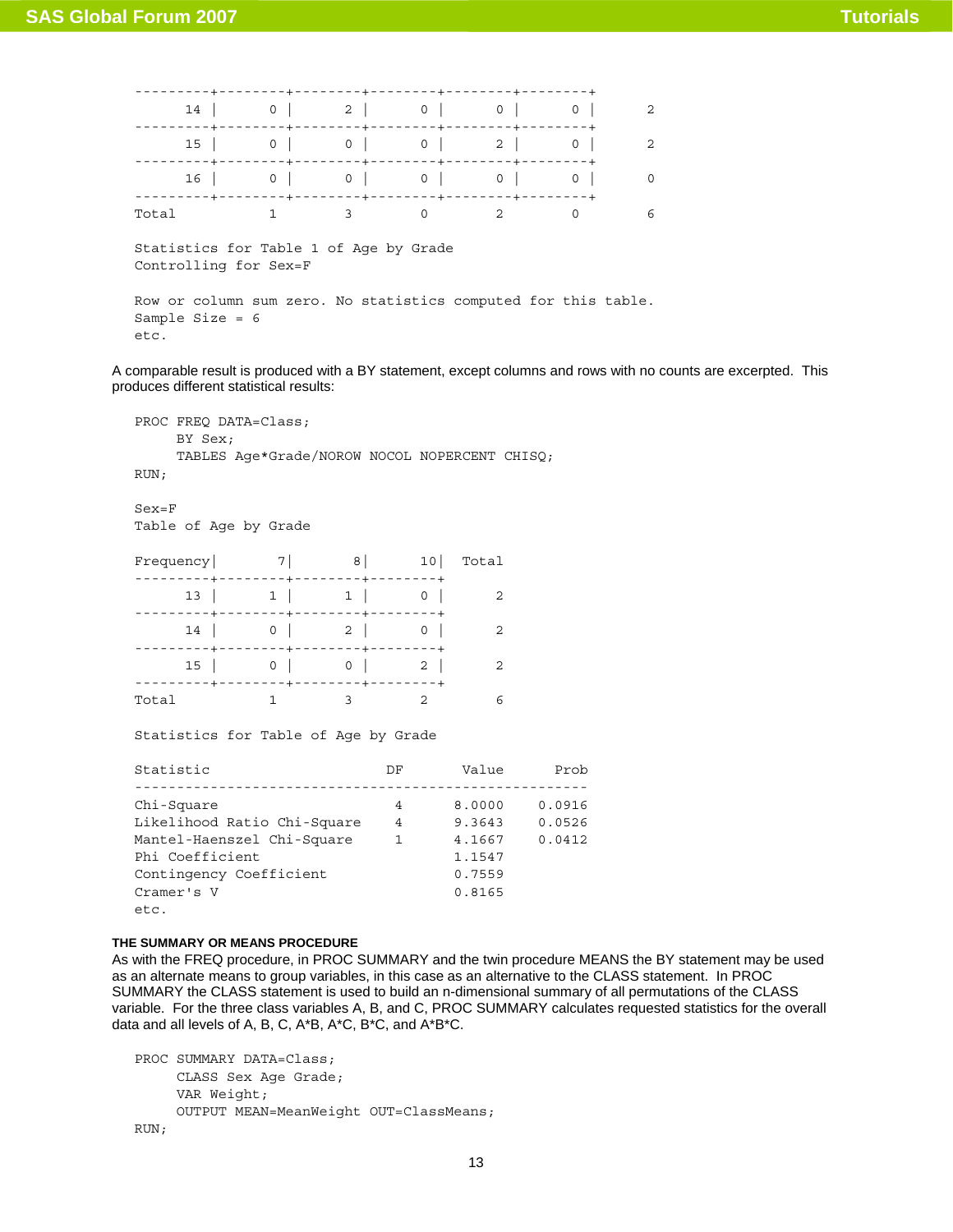|                |     |     |              | <b>MEAN</b> |              |
|----------------|-----|-----|--------------|-------------|--------------|
| OBS            | SEX | AGE | <b>GRADE</b> | WEIGHT      | FREQ         |
| 1              |     |     | $\bullet$    | 107.750     | 12           |
| 2              |     |     | 9            | 103.909     | 11           |
| 3              |     |     | 12           | 150.000     | 1            |
| $\overline{4}$ |     | 14  |              | 96.214      | 7            |
| 5              |     | 16  | ٠            | 123.900     | 5            |
| 6              |     | 14  | 9            | 96.214      | 7            |
| 7              |     | 16  | 9            | 117.375     | 4            |
| 8              |     | 16  | 12           | 150.000     | $\mathbf 1$  |
| 9              | F   |     | ۰            | 99.833      | 6            |
| 10             | М   |     | ٠            | 115.667     | 6            |
| 11             | F   |     | 9            | 99.833      | 6            |
| 12             | М   |     | 9            | 108.800     | 5            |
| 13             | M   |     | 12           | 150.000     | $\mathbf{1}$ |
| 14             | F   | 14  | ۰            | 93.625      | 4            |
| 15             | F   | 16  |              | 112.250     | 2            |
| 16             | М   | 14  |              | 99.667      | 3            |
| 17             | М   | 16  |              | 131.667     | 3            |
| 18             | F   | 14  | 9            | 93.625      | 4            |
| 19             | F   | 16  | 9            | 112.250     | 2            |
| 20             | М   | 14  | 9            | 99.667      | 3            |
| 21             | M   | 16  | 9            | 122.500     | 2            |
| 22             | М   | 16  | 12           | 150.000     | $\mathbf 1$  |
|                |     |     |              |             |              |

If the data are sorted, the sorted variable may be moved to a BY statement, but only permutations including that variable will be summarized. For example, if the data are sorted on A and A is specified in the BY statement rather than the CLASS statement then only statistics for A, A\*B, A\*C, and A\*B\*C are produced.

```
PROC SUMMARY DATA=Class; 
      BY Sex; 
      CLASS Age Grade; 
      VAR Weight; 
      OUTPUT MEAN=MeanWeight OUT=ClassMeans; 
RUN;
```

|            |     |     |       | MEAN    |      |
|------------|-----|-----|-------|---------|------|
| <b>OBS</b> | SEX | AGE | GRADE | WEIGHT  | FREQ |
| 1          | F   |     |       | 99.833  | 6    |
| 2          | F   |     | 9     | 99.833  | 6    |
| 3          | F   | 14  | ٠     | 93.625  | 4    |
| 4          | F   | 16  | ٠     | 112.250 | 2    |
| 5          | F   | 14  | 9     | 93.625  | 4    |
| 6          | F   | 16  | 9     | 112.250 | 2    |
| 7          | М   |     | ٠     | 115.667 | 6    |
| etc.       |     |     |       |         |      |

The PRINT, FREQ, and SUMMARY procedures were presented above as general examples for the use of the BY statement in SAS procedures. While the many other procedures in SAS are different in application, the function and syntax of the BY statement in them is generally similar. In this regard there is one procedure that stands apart from all other base SAS procedures, PROC SQL. The SQL procedure has its roots outside the SAS system and so is distinctive in its use of sorted data syntax and processing.

#### **THE SQL PROCEDURE**

PROC SQL is unique among SAS procedures in that it performs actions both similar to the DATA step and similar to summarizing procedures such as SUMMARY, TABULATE, and UNIVARIATE. PROC SQL also has an unique syntax that conforms to the SQL programming language common to most database applications. For an interesting discussion of the use of PROC SQL in SAS see Ian Whitlock's "PROC SQL - Is it a Required Tool for Good SAS Programming?" in the *Suggested Reading* below.

While there is no BY statement in PROC SQL, there is a GROUP BY statement that performs a similar function of ordered group processing. This GROUP BY statement affects any and all summary statistic functions regardless of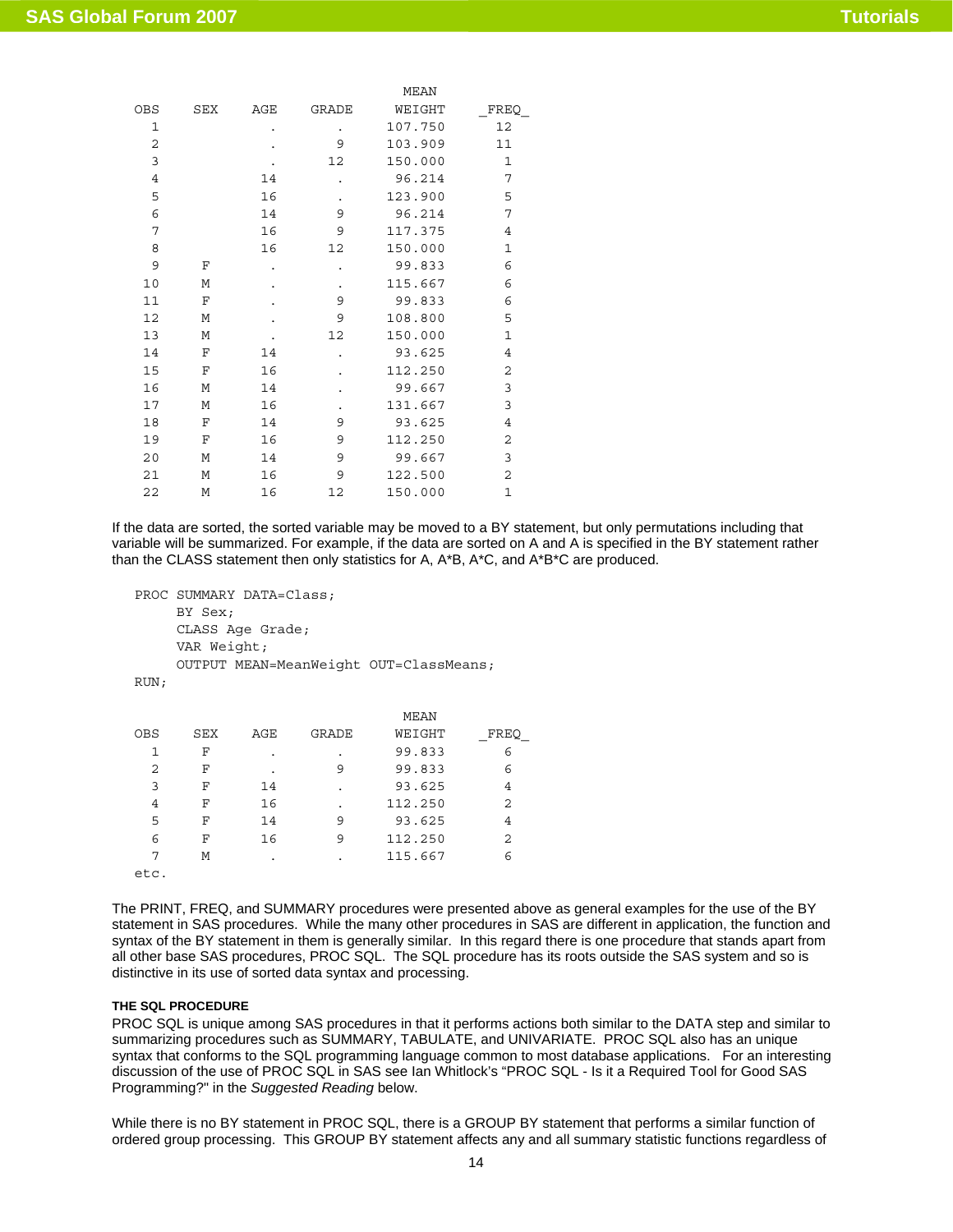whether that summary function is in a subsequent select clause or having clause. SQL is also different than other procedures because if data are not sorted then the procedure will sort the data internally as needed by the GROUP BY statement.

One final return to our example where an aggregated value for a variable is wanted within BY groups of a dataset:

```
DATA Have .
   INFILE CARDS; 
   INPUT X Y $ @@; 
CARDS; 
1 A 2 A 3 A 4 A 5 B 6 B 7 B 8 B 
; 
RUN; 
PROC SOL:
CREATE TABLE Need AS 
  SELECT *, SUM(X) AS SumX 
    FROM Have 
      GROUP BY Y; 
QUIT;
```
Once again, the BY group summation variable SumX is appended to each observation of the base data.

### **CONCLUSION**

The BY statement adds much power the programmer's toolkit. It has been shown how to use the BY statement to manipulate and summarize data within groups, to merge and interleave data on key variables, and many other tasks. Several methods were demonstrated to creatively apply the BY statement to control the SAS DATA step and procedures. Prudence was suggested when placing sorted variables in SAS procedure BY statements in lieu of TABLES or CLASS statements. When used in conjunction with proper data structure, some creative DATA step programming, and appropriate procedural usage, the BY statement is an indispensable processing tool that can both reduce the complexity and improve the efficiency of SAS programs.

### **REFERENCES**

SAS 9.1.3 XP Platform SAS Institute Inc., Cary, NC

SAS OnlineDoc 9.1.3 for the Web SAS Institute Inc., Cary, NC

Dorfman, Paul, (2002), "The Magnificent Do," Proceedings of the Southeast SAS Users Group 2002 Conference (SESUG). (http://www.devenezia.com/papers/other-authors/sesug-2002/TheMagnificentDO.pdf)

Dunn, Toby and Chung, Chang Y., (2005), "Retaining, Lagging, Leading, and Interleaving Data," Proceedings of the Pharmaceutical Industry SAS Users Group 2005 (PharmaSUG2005). (http://changchung.com/download/retainLagLeadInterleave\_draft.pdf)

Schreier, Howard, (2003), "Interleaving a Data Set with Itself: How and Why?" Proceedings of Northeast SAS Users Group Conference 2003 (NESUG). (http://www.nesug.org/html/Proceedings/nesug03/cc/cc002.pdf)

## **RECOMMENDED READING**

For questions on BY group processing please search and post questions to: SAS-L@LISTSERV.UGA.EDU or http://listserv.uga.edu/archives/sas-l.html, also available at http://groups.google.com/group/comp.soft-sys.sas/topics

There are many books on introductory database design and levels of normal forms to choose from, one popular title is: Stephens, Ryan K., and Ronald R. Plew, (2001), "Database Design," SAMS Publishing, Indianapolis, IN.

For more examples and a discussion of normal form in SAS: Rhodes, Dianne Louise (2001), "Migrate to ORACLE? I need my SAS!" in the Proceedings of the Twenty-Sixth Annual SAS Users Group International (SUGI) Conference. (http://www2.sas.com/proceedings/sugi26/p126-26.pdf)

For a fuller explanation of SET, MERGE, and UPDATE see: